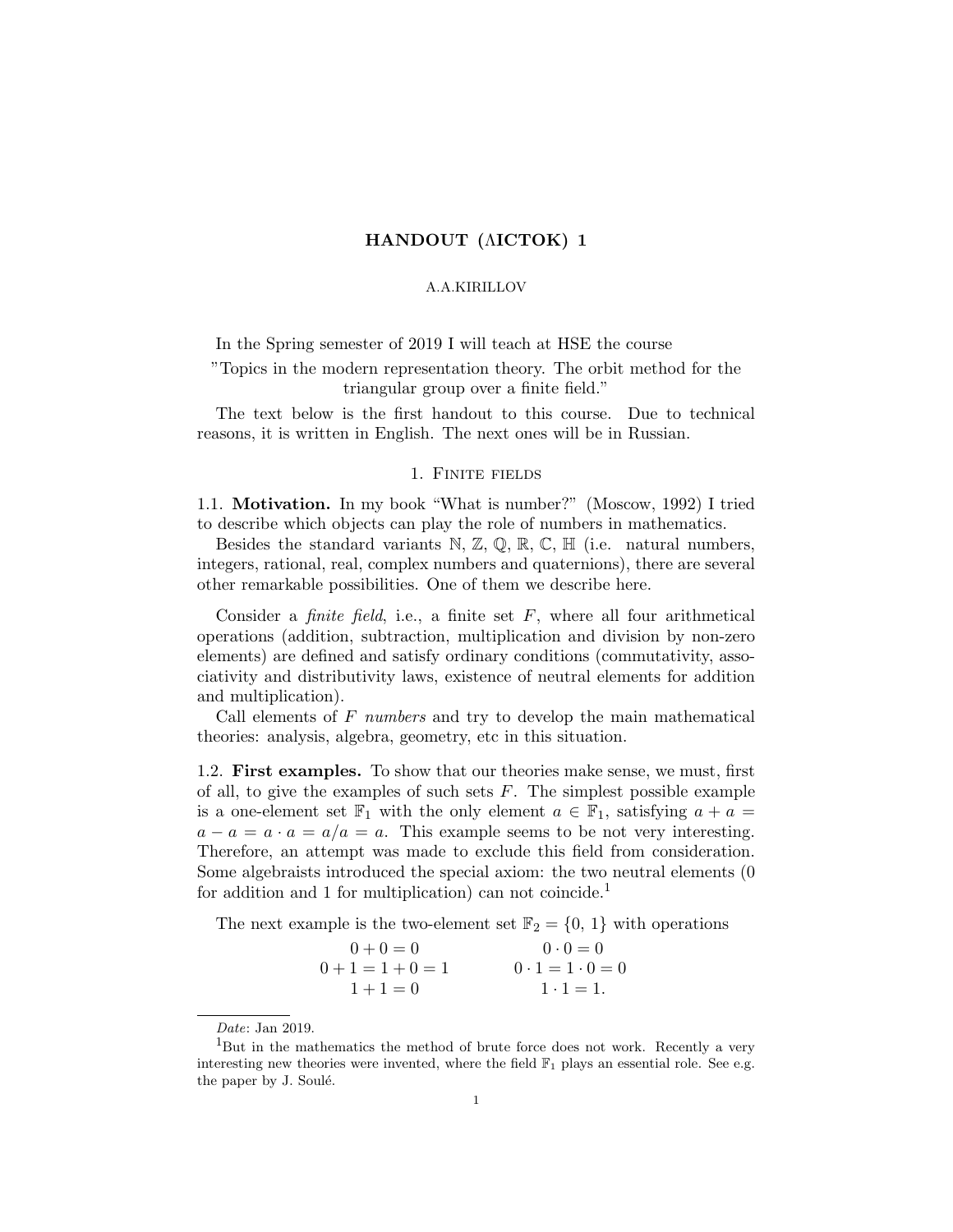This example is well-known as the ring of residues modulo 2 (or classes of even and odd integers). This ring  $\mathbb{Z}/2\mathbb{Z}$  is actually a field! Moreover, you can show (can you?), that any finite field with two elements is isomorphic to  $\mathbb{F}_2$  (can you formulate what does it mean?)

Quizz 1. For which  $n \in \mathbb{N}$  the quotient ring  $\mathbb{Z}/n\mathbb{Z}$  is a field? (I.e., all non-zero elements of the ring are invertible?)

The ring  $\mathbb{Z}/4\mathbb{Z}$  is not a field (why?) But a field F with four elements does exist. It contains  $\mathbb{F}_2$  as a subfield  $\{0, 1\}$ . Hence, F is a vector space over  $\mathbb{F}_2$ . The dimension of this vector space must be two, and a basis consists of two elements. We can take the multiplicative unit 1 as one of them and denote by x the second one. Then the four elements of F will be 0, 1, x,  $1+x$ . The multiplication table for basic elements must have the form

$$
\begin{array}{|c|c|c|}\n\hline\n1 \cdot 1 = 1 & 1 \cdot x = x \\
\hline\nx \cdot 1 = x & x \cdot x = a + bx\n\end{array}
$$

Quizz 2. a) Find all possible values for the coefficients  $a, b \in \mathbb{F}_2$  and show that all fields  $F$ , obtained in this way are isomorphic to one field, which we denote  $\mathbb{F}_4$ .

b) Find the realization of  $\mathbb{F}_4$  as a subalgebra of the matrix algebra  $\text{Mat}_2(\mathbb{F}_2)$ .

1.3. Main facts. The main properties of finite fields we formulate in the

**Theorem 1.** a) A field F with q elements exists iff q has the form  $q = p^k$ where p is a prime number and  $k \in \mathbb{N}$ .

b) All fields with q elements are isomorphic to one field, denoted  $\mathbb{F}_q$ .

c) The field  $\mathbb{F}_q$ ,  $q = p^k$ , can be realized as a subalgebra of the matrix algebra  $Mat_k(\mathbb{F}_p)$ .

d) The multiplicative group  $\mathbb{F}_q^{\times} = \mathbb{F}_q \setminus \{0\}$  is cyclic, hence, isomorphic to  $\mathbb{Z}/(q-1)\mathbb{Z}$ .

We split the proof in the series of exercises.

 $k$  terms

1. Let 1 be the multiplicative unit in F. Put  $S_k := \overline{1 + 1 + \cdots + 1}$ . Show that there is a prime number p such that  $S_k = 0$  iff k is divisible by p. This number is called the characteristic of the field F.

Hint: Let *n* be the minimal natural number such that  $S_n = 0$ . Then *n* must be prime, since if  $n = n_1 n_2$ ,  $n_i > 1$ , then  $S_{n_1} \neq 0$  and  $S_{n_2} \neq 0$ . Hence,  $S_n = S_{n_1} \cdot S_{n_2} \neq 0$ . A contradiction.

2. Show that any field  $F$  of characteristic  $p$  contains the subfield, isomorphic to  $\mathbb{F}_p := \mathbb{Z}/p\mathbb{Z}$ . Thus, any field F of characteristic p can be considered as a vector space over  $\mathbb{F}_p$ . For every  $x \in F$  we denote by  $M_x$  the operator of multiplication by x in F. Clearly, it is a linear operator over  $\mathbb{F}_p$ . The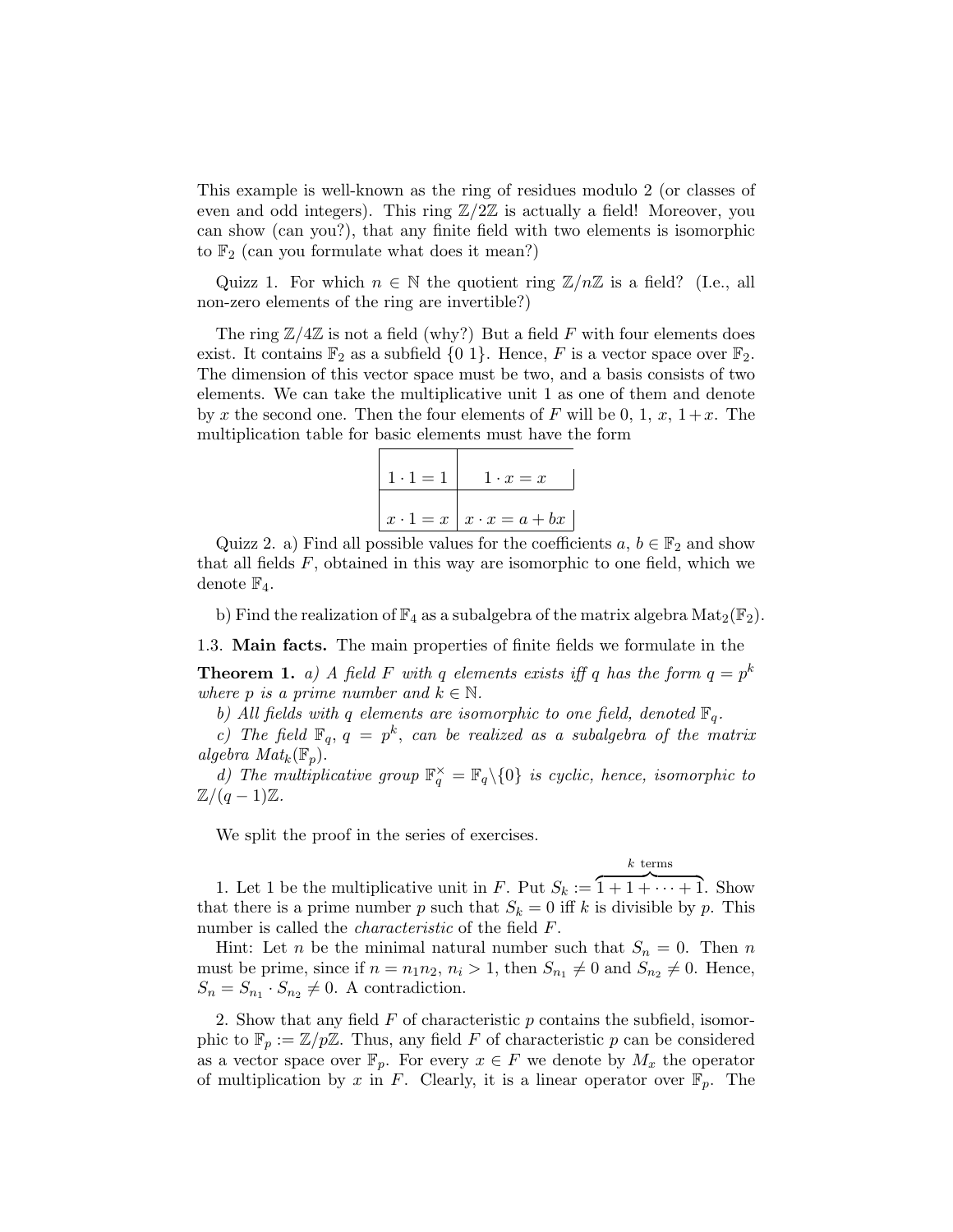correspondence  $x \mapsto M_x$  gives the desired realization of F. We denote tr  $M_x$ simply by  $tr x$ .

3. Möbius inversion formula. For any function  $f : \mathbb{N} \to \mathbb{R}$  define the function  $F : \mathbb{N} \to \mathbb{R}$  by

(1) 
$$
F(m) = \sum_{d|m} f(d)
$$
, where  $d|m$  means that d is a divisor of m.

Show that  $f$  can be expressed in terms of  $F$  by the formula

(2) 
$$
f(m) = \sum_{d|m} \mu(d) F(\frac{m}{d}),
$$

where the Möbius function  $\mu$  is defined by

(3) 
$$
\mu(m) = \begin{cases} (-1)^k & \text{if } m \text{ is a product of } k \text{ distinct primes} \\ 0 & \text{otherwise.} \end{cases}
$$

Hint. Consider first the case when  $f$  and  $F$  vanish outside the geometric progression  $\{p^k\}_{k\in\mathbb{Z}_+}\subset\mathbb{N}$ .

## 2. Maps between finite and other fields

2.1. Additive and multiplicative groups. Every field  $F$  gives rise two groups: the additive group  $F^+ = (F, +)$  and multiplicative group  $F^{\times} = (F \setminus \{0\}, \cdot)$ . The first group is always abelian, the second can be nonabelian (e.g., quaternions); but for finite fields it is always cyclic, hence, abelian. We shall use also the dual groups  $\widehat{F}$  and  $\widehat{F}^{\times}$ .

Introduce the notation

$$
\mathbf{e}_p(k) = e^{2\pi i k/p} \quad \text{for } k \in \mathbb{F}_p.
$$

For  $F = \mathbb{F}_q$ ,  $q = p^k$ , we consider F as a vector space over  $\mathbb{F}_p$ . The general character of  $F^+$  has the form

$$
\chi_f(x) = \mathbf{e}_p(\langle f, x \rangle),
$$

where f is a  $\mathbb{F}_p$ -linear functional on F. So, the dual group  $\widehat{F}$  is isomorphic to  $F^*$ , the dual space to F. As an abstract group, it is the direct sum of k copies of  $\mathbb{F}_p = \mathbb{Z}/p\mathbb{Z}$ .

Among all  $\mathbb{F}_p$ -linear functionals on  $\mathbb{F}_q$  we choose one. It is the trace of  $x \in \mathbb{F}_q$ , where x is realized as an operator of multiplication by x in  $\mathbb{F}_q$ . The corresponding character  $\chi_{tr}$  of the group ( $\mathbb{F}_q$ , +) we denote simply  $\chi$ .

Now consider the multiplicative group  $F^{\times}$  for  $F = \mathbb{F}_q$ . Denote the number  $q-1$  by Q. Then  $F^{\times}$  is isomorphic to the cyclic group  $\mathbb{Z}/Q\mathbb{Z}$ , but there is no canonical isomorphism. The role of generator can be played by any element of order  $Q$  in  $F^{\times}$ . The number of such element is given by the Euler totient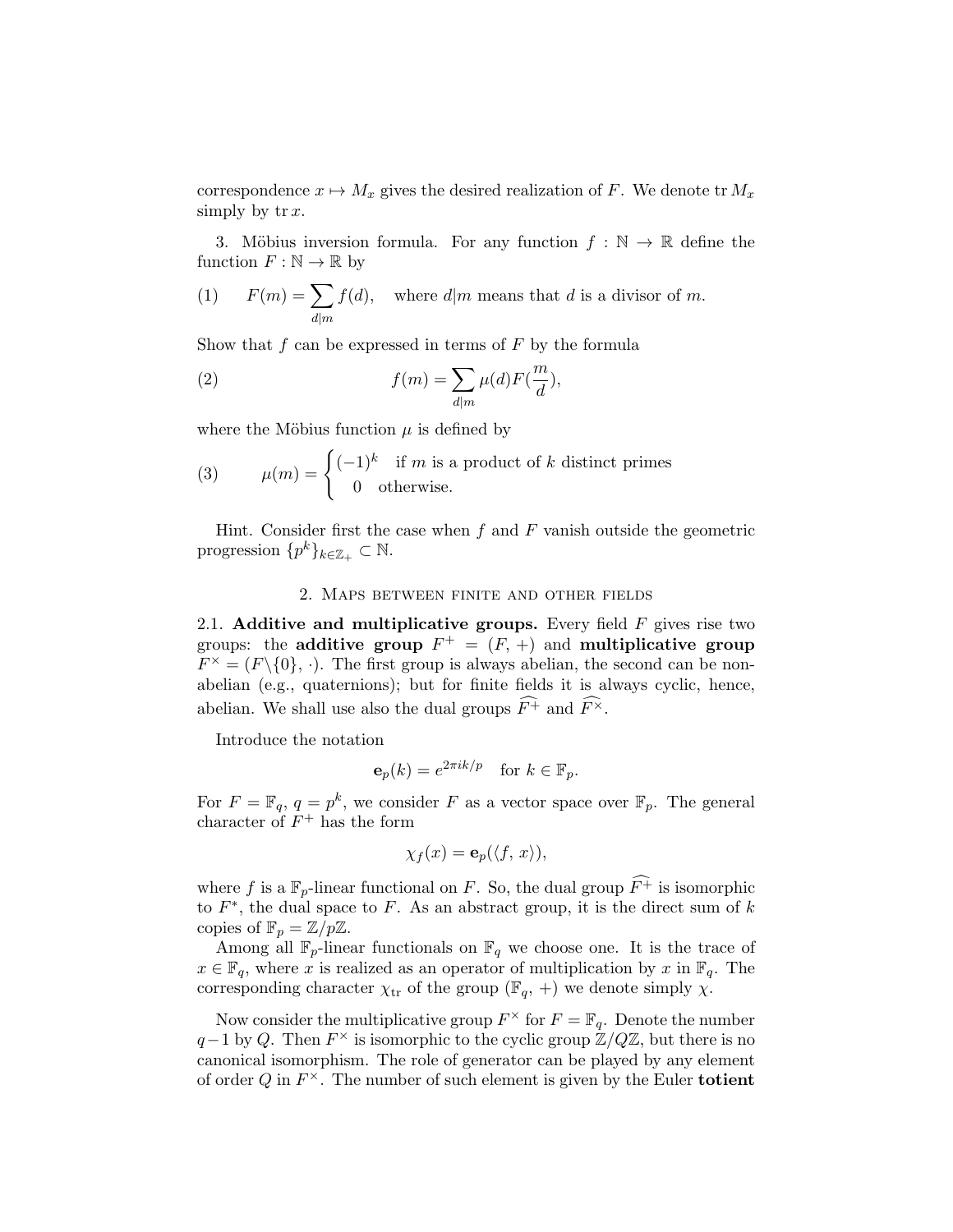function  $\phi(Q) = Q \prod_{p \mid Q} (1 - \frac{1}{p})$  $\frac{1}{p}$ ). If s is a generator, the general multiplicative character has the form  $\pi_m(s^k) = e^{2\pi i \frac{k_m}{Q}}$ , where  $gcd(k, m) = 1$ .

2.2. Fourier transform. The Fourier transform in  $\text{Fun}(\mathbb{F}_q)$  is defined as

(4) 
$$
\widehat{f}(y) = \frac{1}{q} \sum_{x \in \mathbb{F}_q} f(x) \overline{\chi_y(x)}.
$$

An interesting example is the case when  $f = \pi$ , a multiplicative character of  $\mathbb{F}_q$  (extended from  $F^\times$  to F by the zero value at 0). We have:

$$
\widehat{\pi}(\lambda y) = \frac{1}{q} \sum_{x \in \mathbb{F}_q^{\times}} \pi(x) \overline{\chi_{\lambda y}(x)} = \frac{1}{q} \sum_{x \in \mathbb{F}_q^{\times}} \pi(x) \overline{\chi_{y}(\lambda x)}
$$

$$
\frac{1}{q} \sum_{x \in \mathbb{F}_q^{\times}} \pi(\lambda^{-1} x) \overline{\chi_{y}(x)} = \frac{1}{q} \sum_{x \in \mathbb{F}_q^{\times}} \pi(\lambda^{-1}) \pi(x) \overline{\chi_{y}(x)} = \pi^{-1}(\lambda) \widehat{\pi}(y).
$$

So, the Fourier transform of  $\pi$  is proportional to the inverse character:  $\hat{\pi}(y) = c \cdot \pi^{-1}(y)$ . The coefficient c in this formula depends on the multiplicative changes  $\hat{\pi}(y) = c \cdot \hat{\pi}^{-1}(y)$ . tiplicative character  $\pi: c = \hat{\pi}(1) = \frac{1}{q} \sum_{x \in \mathbb{F}_q} \pi(x) \overline{\chi_1(x)}$  (So-called **Gauss** sum).

Compare these computation with their classical analogues for real field. Recall that the the classical additive and multiplicative characters are:

for 
$$
F = \mathbb{R}
$$
:  $\chi_{\lambda}(x) = e^{i\lambda x}, \lambda \in \mathbb{R}, \quad \pi_{\alpha,\varepsilon}(x) = |x|^{i\alpha} (\text{sgn } x)^{\varepsilon}, \alpha \in \mathbb{R}, \varepsilon = 0, 1;$   
for  $F = \mathbb{C}$ :  $\chi_{\lambda}(z) = e^{i\Re(\lambda z)}, \lambda \in \mathbb{C}, \quad \pi_{\alpha,n}(z) = |z|^{i\alpha} (\frac{z}{|z|})^n, \alpha \in \mathbb{R}, n \in \mathbb{Z}.$ 

The Fourier transform of a multiplicative character  $\pi_{\alpha,\varepsilon}$  on R is defined by

(5) 
$$
\widehat{\pi_{\alpha,\varepsilon}}(y) = \int_{\mathbb{R}^\times} |x|^{i\alpha} (\operatorname{sgn} x)^{\varepsilon} e^{-ixy} dx.
$$

It is a distribution on  $\mathbb{R}$ , satisfying  $\widehat{\pi_{\alpha,\varepsilon}}(\lambda y) = |\lambda|^{-1}(\text{sgn }\lambda)^{\varepsilon} \pi_{-\alpha,\varepsilon}(y)$ . Hence, on  $\mathbb{R}^{\times}$  it coincide with  $c \cdot |y|^{-1} \pi_{-\alpha,\varepsilon}(y)$ , where the constant

$$
c = \int_{\mathbb{R}^{\times}} |x|^{i\alpha} (\operatorname{sgn} x)^{\varepsilon} e^{-ix} dx = \Gamma(1 + i\alpha) + (-1)^{\varepsilon} \Gamma(1 - i\alpha)
$$

is expressed in terms of Euler Γ-function. Recall, that

$$
\Gamma(1 - i\alpha) = \overline{\Gamma(1 + i\alpha)}
$$
 and  $\Gamma(1 + z)\Gamma(1 - z) = \frac{\pi z}{\sin \pi z}$ .

2.3. Relations between finite fields. If  $p, p'$  are different primes, then there is no homomorphisms between  $\mathbb{F}_q$  and  $\mathbb{F}_{q'}$  for  $q = p^k$ ,  $q' = (p')^{k'}$ .

**Exercise 1.** Show that a homomorphism  $\alpha : \mathbb{F}_{p^m} \to \mathbb{F}_{p^n}$  exists iff  $m|n$  (m is a divisor of n). In this case  $\alpha$  is unique, is an embedding and its image consists of all  $x \in \mathbb{F}_{p^n}$ , satisfying  $x^{p^m} = x$ .